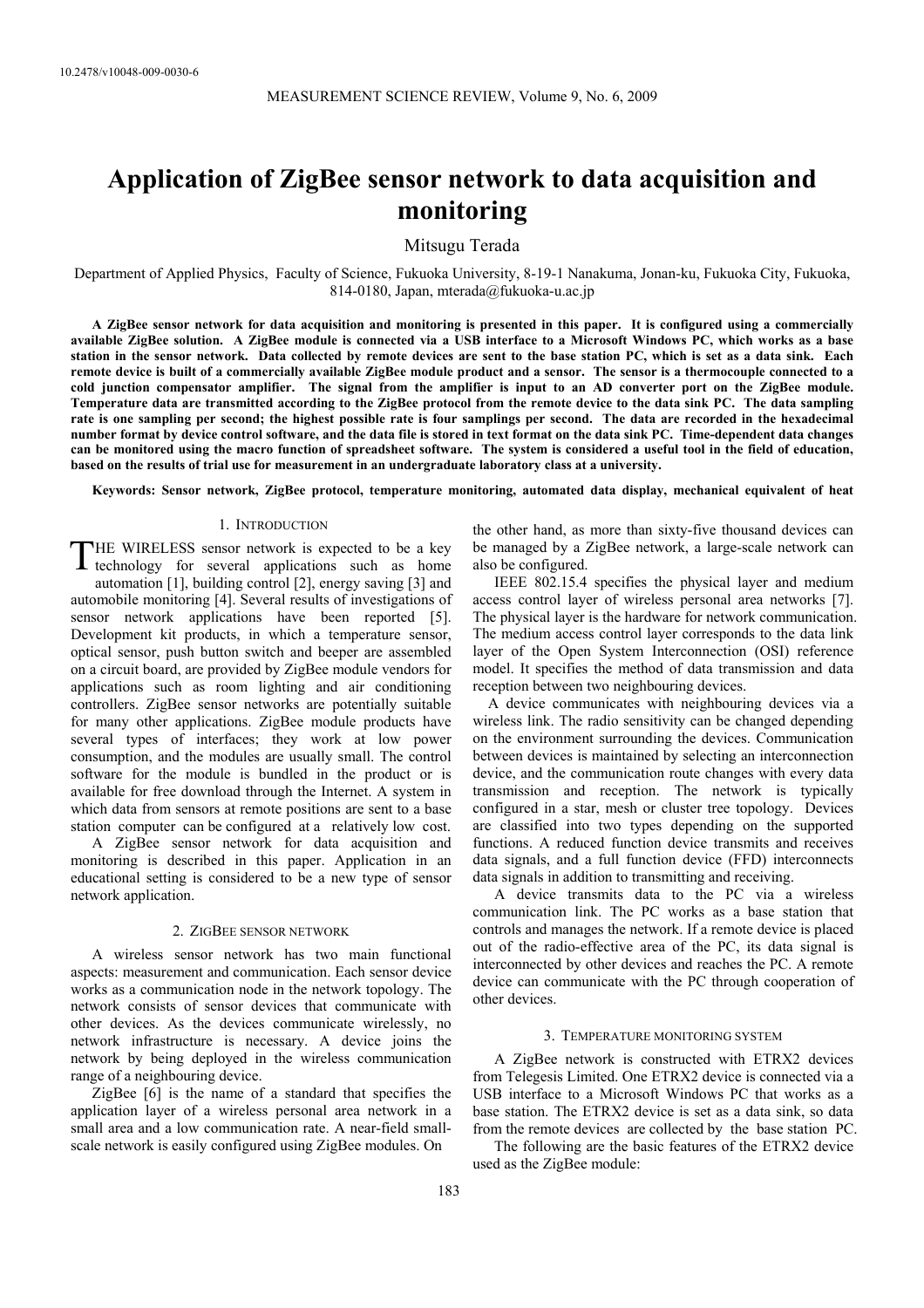- Radio frequency: 2.4 GHz band
- ◆ Data rate: 250 kbit/s
- Number of channels: 16 (802.15.4 Channels 11 to 26)
- I/O port: 12 general-purpose I/O ports and 2 analogue inputs
- Typical medium distances: 100–300 metres

Fig.1 shows a remote device that is made for temperature measurement with an ETRX2 device. A thermocouple is connected to a cold junction compensator amplifier. The signal from the amplifier is input to an AD converter port on the ETRX2 device. As this module works as an FFD, it transmits temperature data and interconnects signals from other measurement devices. A J-type thermocouple is employed for the temperature sensor. The output sensitivity from the amplifier is 10 mV for a temperature of one degree Celsius.

Temperature data are transmitted according to the ZigBee protocol from the remote ETRX2 device to the data sink PC. The data sampling rate is one sampling per second in this application. It can be raised to four samplings per second.

The data are recorded in the hexadecimal number format by Telegesis Terminal software, and a data file is stored in text format on the data sink PC.

Data from remote devices that are successively sent to the data sink PC are recorded in a comma-separated value file. Fig.2 shows the format of the data. Each line contains four data items. The first item, which is next to the text 'SDATA:', is the ID number of the ZigBee module. The second is the status of 12 digital input/output ports, expressed in four hexadecimal numbers. As one hexadecimal number corresponds to four binary numbers, three out of the four hexadecimal numbers are 12-bit data of digital input/output ports. The third and fourth items are the values of analogue-todigital converters, and correspond to port#1 and port#2 of the converters. In this case, the output voltage of the cold junction compensator amplifier is applied to port#1. The hexadecimal number '00C1' is equivalent to the decimal number '193'. It shows that the voltage magnitude applied to port#1 of the analogue-to-digital converter is 193 mV. The temperature is calculated to be 19.3 degree Celsius with a coefficient of 0.1 degree/mV.

As the data sampling rate is one sample/second, the timedependent data change is graphically shown on the PC screen by using the macro function of spreadsheet software. A semireal-time data change is displayed.

## 4. MEASUREMENT IN TRIAL EXPERIMENT

A trial measurement was made using the ZigBee measurement system. The aim of this experiment was to confirm that data measured with the ZigBee measurement system are consistent with data measured with the current procedure. The afore-mentioned temperature measurement device is inserted into the present experimental apparatus for mechanical equivalent of heat measurement.

The apparatus used in the experiment are a water calorimeter with an electrical heater element and stirrer, a mercury thermometer, an electrical power supply, an ampere meter and a voltage meter. Fig.3 shows a schematic of the experimental apparatus for measuring the mechanical equivalent of heat.

All operations are done manually by students in the laboratory classes for a science course at Fukuoka University. Distilled water contained in the copper vessel of the water calorimeter is heated by electrical power supplied to the heater. The value of the mechanical equivalent of heat is calculated from the values of the voltage and current and the difference between the temperatures before and after supplying electrical power to the heater.



Fig.1 Temperature measurement device

| 20071110 01.txt - メモ帳<br>$\Box$       | $\overline{\mathbf{x}}$<br>$\Box$ |
|---------------------------------------|-----------------------------------|
| 編集(E) 書式(0) 表示(Y) ヘルプ(H)<br>ファイル(E)   |                                   |
| log file 2007/11/10 11:45:41          |                                   |
| 0261, SDATA: 000D6F000011B8E0         |                                   |
| 0262.000D6F000011B8E0.0FF7            |                                   |
| 0261, SDATA: 000D6F000011B8E0         |                                   |
| 0261, 0261, SDATA: 000D6F000011B8E0   |                                   |
| 0261, 0261, SDATA: 000D6F000011B8E0   |                                   |
| 0261, SDATA:000D6F000011B8E0          |                                   |
| SDATA:000D6F000011B8E0.0FF7.00C1.0261 |                                   |
| 0261, 000D6F000011B8E0.0FF7           |                                   |
| SDATA:000D6F000011B8F0.0FF7.00C1.0261 |                                   |
| 0261, SDATA: 000D6F000011B8E0         |                                   |
| 0261, SDATA: 000D6F000011B8E0         |                                   |
| 0261, 000D6F000011B8E0.0FF7           |                                   |
| 0261, SDATA:000D6F000011B8E0          |                                   |

Fig.2 Format of data file

Fig.4 shows the components of the water calorimeter. A thermometer, thermocouple, heater element and stirrer enter the distilled water in the copper container. The water heated by the heater element is stirred in the copper container to keep the water temperature in the container uniform. The water temperature is measured by a thermocouple in the ZigBee measurement system and by a mercury thermometer in the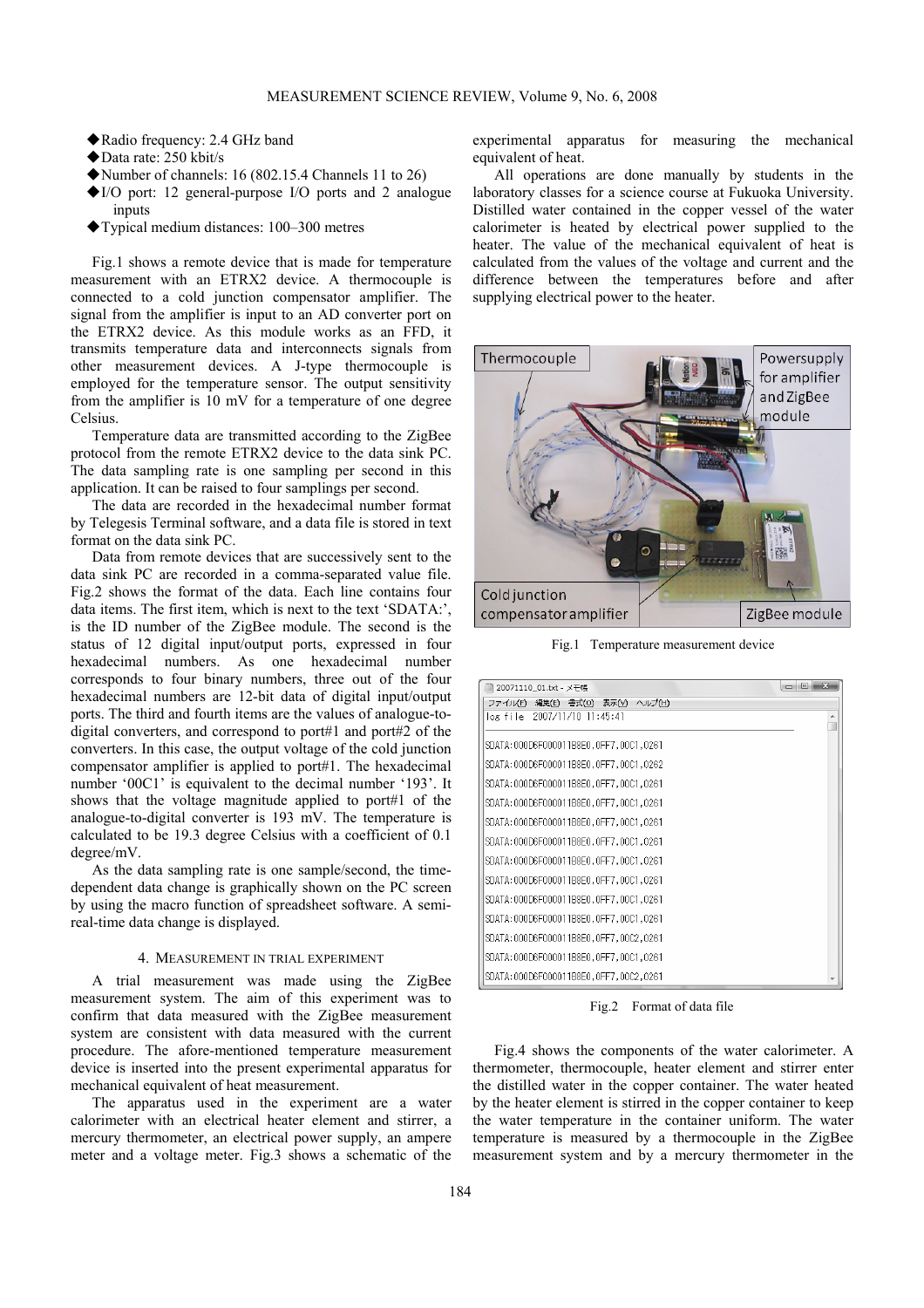manual experimental method. It is important that the water in the copper container is stirred sufficiently and continuously.

The apparatus are left for five minutes to stabilise the temperature of the water in the copper container. The water is heated for five minutes by providing electrical current to the heater. After the heater current is turned off, the apparatus are again left for five minutes to stabilise the water temperature. One experimental period is fifteen minutes.



Fig.3 Experimental apparatus



Fig.4 Components of the water calorimeter

The value of mechanical equivalent of heat *J* is calculated by

$$
J = \frac{VIt}{c(m+w)(\theta_2 - \theta_1)},
$$

where  $I$  is the heater current,  $V$  is the voltage between the heater terminals, *t* is the time for which the water is heated, *c* is the specific heat of water, *m* is the mass of the distilled water, *w* is the water equivalent of the copper container, stirrer and thermometer, and  $\theta_2 - \theta_1$  is the difference between the water's temperature before and after heating.

Three measurement operations were made for three stirring conditions: 1) continuous stirring for 15 minutes, one stirring stroke (moving stirrer rod up and down) per second, 2) no stirring at all for 15 minutes and 3) five stirring strokes per five seconds, every 30 seconds for 15 minutes.



Fig.5 Time dependence of the water temperature for three cases of 1), 2) and 3) where the current fed to the heater is 1.5 A.

Fig.5 shows the time dependence of water temperature change for the three cases and two types of temperature measurement methods. The data taken by the ZigBee system agree with those taken by the mercury thermometer. The ZigBee temperature measurement system is considered suitable for temperature monitoring. The ZigBee system responds more quickly owing to the small thermal capacity of the thermocouple.

Case 1) is considered to be the measurement of uniform water temperature in the container. During the heating period, the water temperature was raised at a constant rate with time. The water temperature remained almost constant in the period after heating.